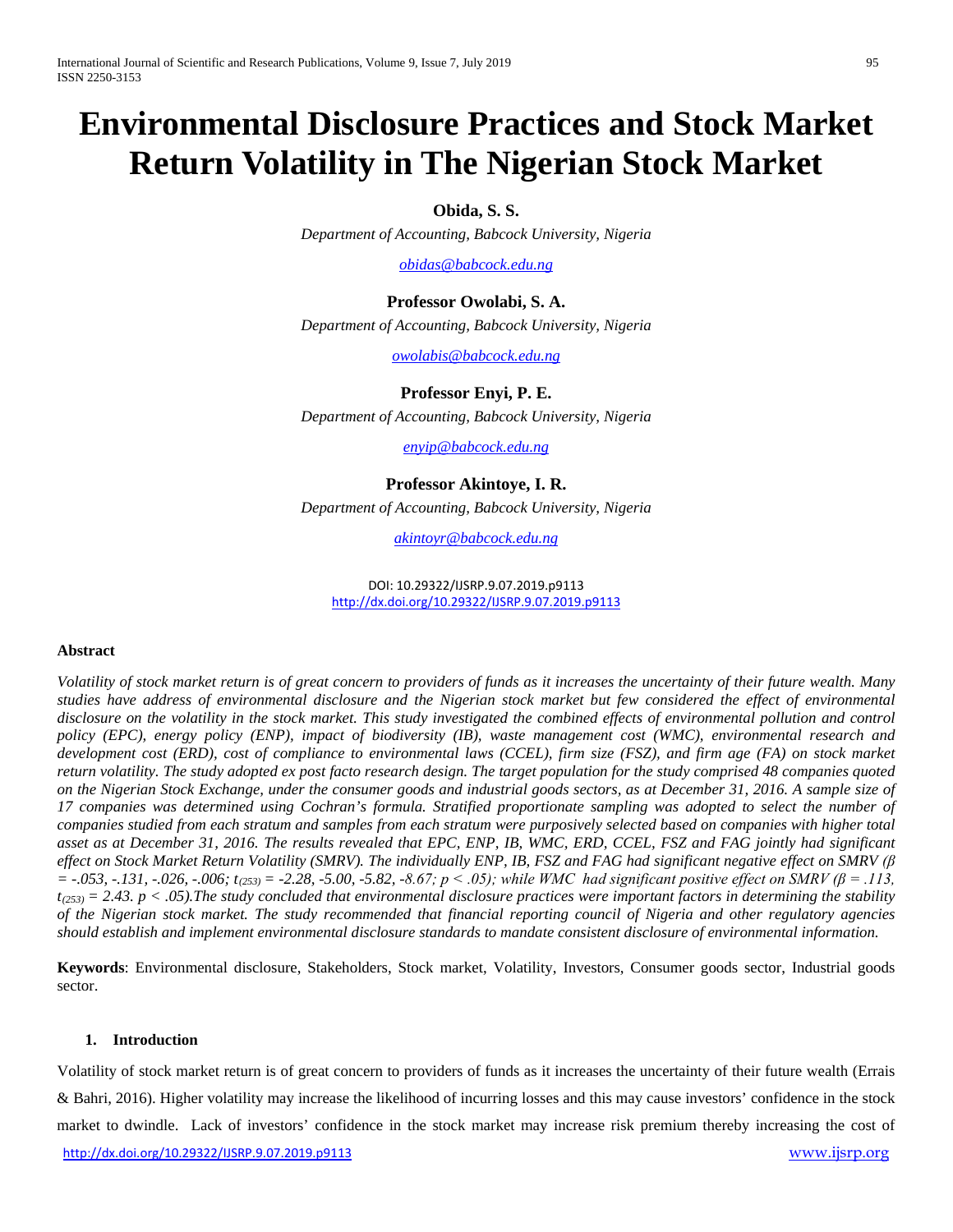raising capital in the market or motivate the investors to divert their funds to a less risky investment. The diversion of fund from the stock market reduces market liquidity and will increase the cost of raising funds in the market. The increase in risk premium and transaction cost could discourage both domestic and foreign direct investment. The instability of the stock market return could negatively influence investors' decisions and may starve companies using the stock market to raise funds to finance business expansion or take advantage of new business opportunity. Volatility of stock market return may hinder the stock market from effectively performing its role in mobilizing saving from the surplus part of the economy and redistributing it to the deficit side of the economy to motivate economic growth. Information plays a central role in the inner working

Increase in socially responsible investment have forced manager to align their business strategies with the stock market valuation of their environmental performance. One of such market valuation of environmental information is the effect of company-specific environmental news on stock return. According to Indrabudiman (2017) stock return is one of the major factors that motivated investor to invest in a company and it was also the reward of taking the risk to invest in the shares. Deak and Karali (2014) stated that where a company has a good environmental reputation, investors may positively react to the shares of the company thereby increasing stock return. They further stated that the effect of environmental violation penalties may affect the profitability of a company depending on its size, and it may also contribute to its riskiness. Riskier companies are a major concern to investors and may affect their perception of investing in such company as such affects stock return. Stock return of a company is also influenced by the quality of information at the disposal of the investing public. Mwangi and Mwiti (2015) stated that Voluntary disclosure of information is considered to be one of the major factors that affects stock returns.

There are studies that reviewed the place of environmental disclosure and Stock return of companies. Essajee and Wambugu (2016) revealed that financial disclosure increased the level of stock return of companies listed on the Nairobi Stock Exchange. He added that increase in corporate social responsibility disclosure would increase stock return. Jones, Frost, Loftus and Van der Laan (2007) also affirmed that an abnormal market return was generally viewed to be an infringement on the performance of firms and investors expectation about future performance of the firm. Mwangi and Mwiti (2015) considered stock market yield as the gain an individual or institutional investor obtained from his investment in the share of a company. Zhou and Yin (2017) affirmed that the stock market in china penalized firms associated with unfavourable environmental news. Thomas (2001) also submitted that the adoption of environmental policy and prosecution for breach of environmental standards have significant explanatory power in the analysis of excess return. Grewal, Riedl, and Serafiem (2015); Brammer, Brooks and Pavelin (2006) opined that the stock return of companies with sufficient nonfinancial disclosure could be higher than those of companies with minimal nonfinancial disclosure.

#### **1.1. Statement of the Problem**

Stock market return is influenced by the stability of share prices in the market. Where share prices are highly volatile, the predictability of stock returns becomes difficult and that can affect investors' confidence. Share price volatility affects the proper functioning of the financial system and negatively affects stock market performance. High volatility above a certain level will increase investment's risk hence the possibility of losses becomes apparent. Many studies have been carried out to address environmental disclosure and the Nigerian stock market return but few considered the effect of environmental disclosure on the volatility in the stock market return. This study investigated the combined effect of environmental pollution and control policy (EPC), energy policy (ENP), impact of biodiversity (IB), waste management cost (WMC), environmental research and development cost (ERD), cost of compliance to environmental laws (CCEL), firm size (FSZ), and firm age (FA) on stock market return volatility.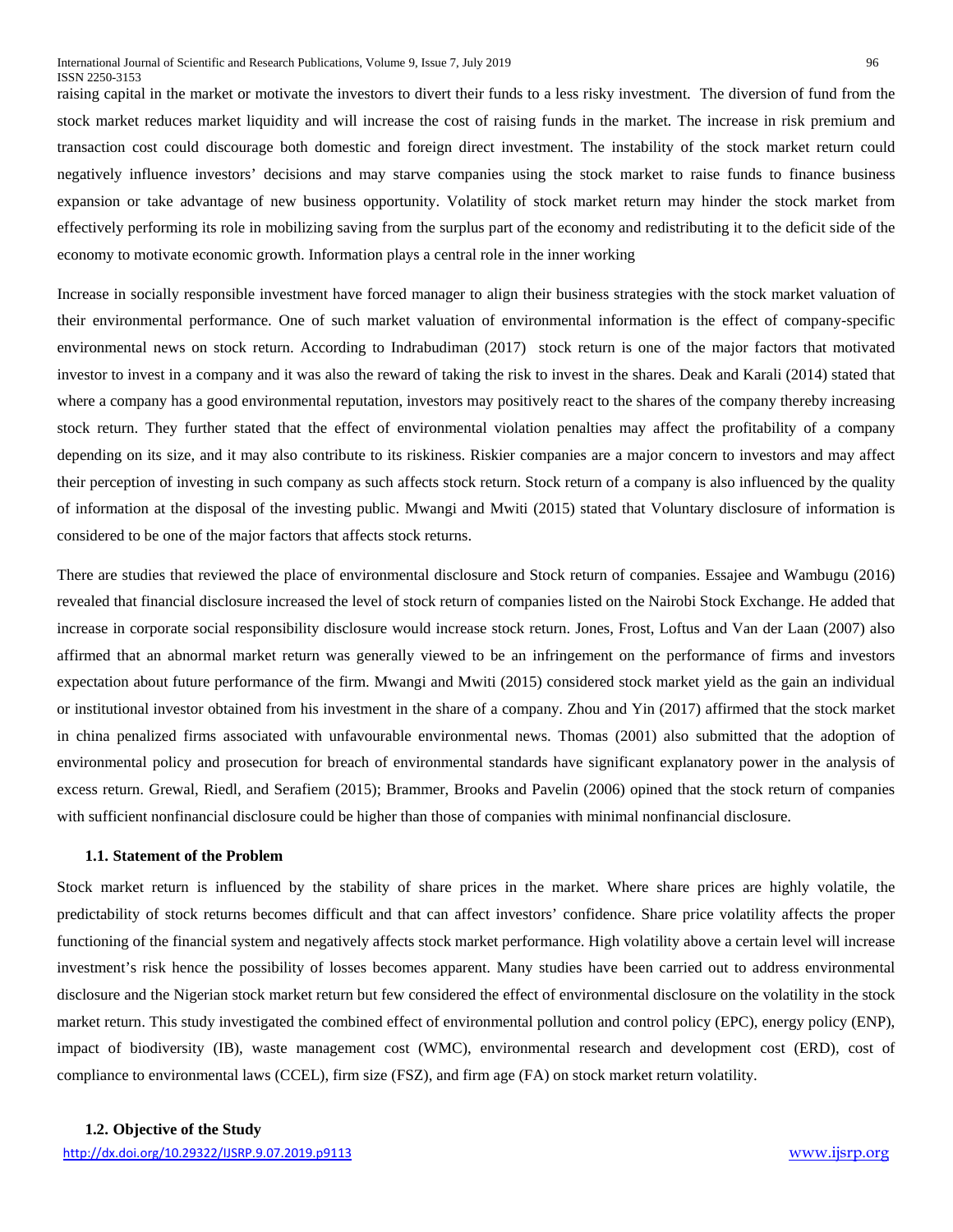International Journal of Scientific and Research Publications, Volume 9, Issue 7, July 2019 97 ISSN 2250-3153

The main objective of this study was to determine the effect of environmental disclosure practices of companies on the volatility of the stock market return in the Nigerian stock market.

#### **1.3. Research Question**

This study answered the research question

How effective is environmental disclosure in influencing the volatility of stock market return of companies quoted on the Nigerian Stock Exchange?

#### **1.4. Hypothesis**

The study hypothesis was tested at 5% level of significance

H0. Volatility of stock market return is not significantly influenced by environmental disclosure of companies quoted in the Nigerian Stock Exchange

#### **2. Review of Literature**

#### **2.1. Theoretical Framework 2.1.1. Signaling Theory**

Signaling theory was propounded by Spence in 1973. The theory had been adopted in explaining the behavior of individuals or organizations with access to different information (Connelly, Certo, Ireland, & Reutzel, 2011). Fundamentally, signaling theory is concerned with minimizing information asymmetry between parties (Bae, Masud, & Kim, 2018; Su, Peng, Tan, & cheung, 2014; Spence, 2002).

#### 2.1.2. **Political Economy Theory**

This theory was propounded by jevons in 1871. Political economy is the study of production and trades and how it is influence by law, custom and government; and political economy theory has been the most widely used theory to explain why organizations seem to yield to government or public pressure for the disclosure of information about the impact of their operations within and without the communities in which they operate (Liu & Anbumozhi, 2009; Deegan, 2002; Cormier & Gordon, 2001; Gutherie & Parker, 1990; Dowling & Pfeffer, 1975). Political economy theory has been used to explain the disclosure of social and environmental information by corporate organizations (Deegan & Unerman, 2006).

Signaling theory was adopted for this study because it explained the behavior of individuals or organization with access to different information (Connelly, Certo, Ireland, & Reutzel 2011). It also shows how corporate organizations disclosed information to notify the investing public about their capability in running the operations of the companies.

#### **2.2. Empirical Review**

Dutt and Humphery-Jenner (2013) investigated stock market return volatility, operating performance and stock return in the USA.The study found that low volatile stocks earned higher returns than highly volatile shares. Deak and Karali (2014) reviewed stock market reaction to environmental news in the food industry in the US. The study found that positive or negative events that are directly connected to companies' activities led to increase in share prices and returns more that environmental events that were outside the control of the companies. Haider, Hashmi and Ahmed (2017) studied the impact of systematic risk factors on stock return volatility in Pakistani stock exchange. The study concluded that variation in some microeconomics indices will induce volatility in stock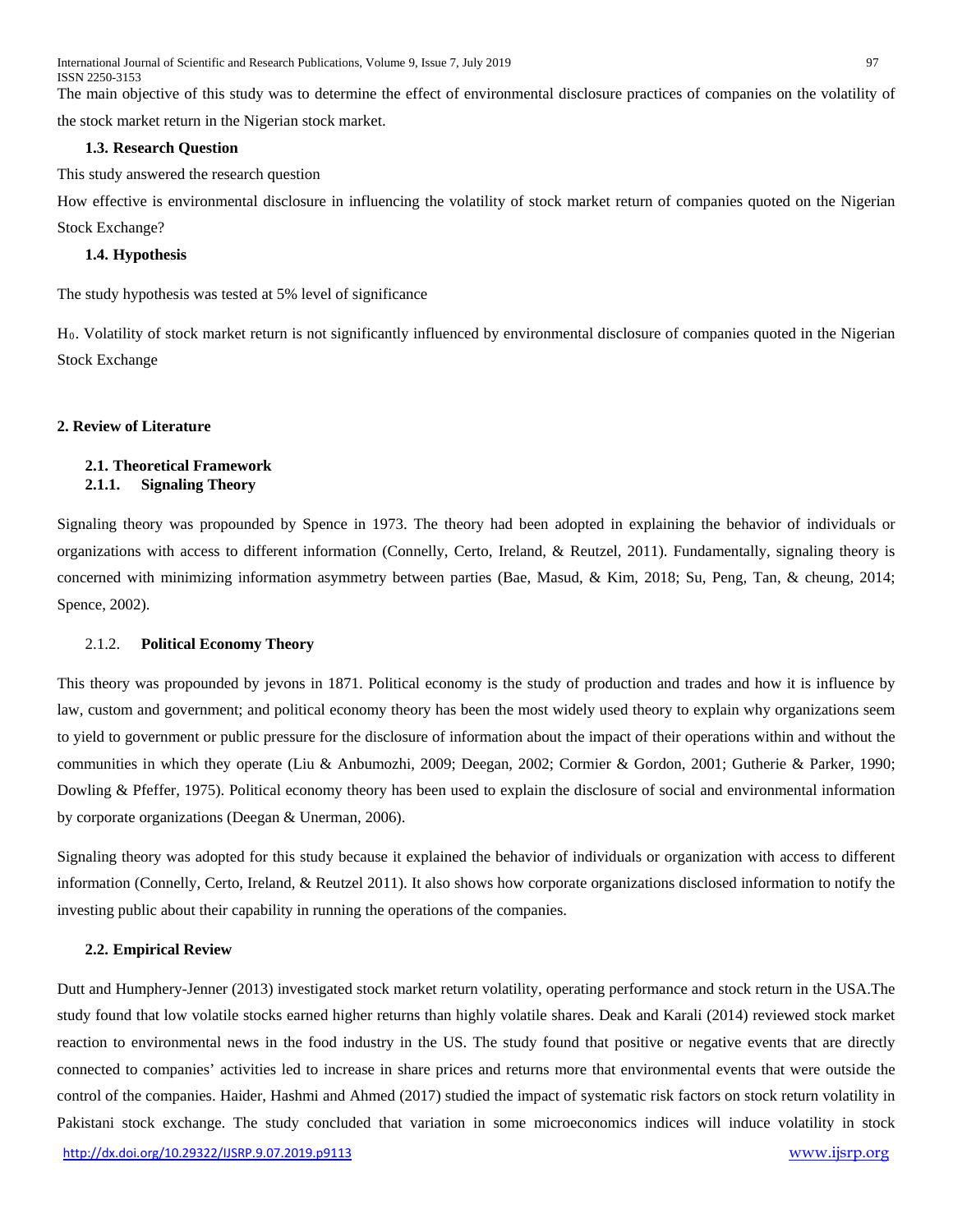return.Che (2018) studied types of investors in Norway stock exchange and their impact on stock return volatility. The study found that foreign investors, because of the volume of their transaction and the little time in which they kept their investment, spurred volatility in stock return which is in contrast to individual investors' activities that reduced stock return volatility because they have minimal volume of transaction.Chaklader and Gulati (2015) carried out a study of corporate environmental disclosure practices of companies doing business in India. The study found out that bigger company in India disclosed environmental information for fear of scrutiny from the public, media, government and the various stakeholders including investors in the share of those companies. They also concluded that environmental information helped companies to sustain themselves in a global market over a longer period of time.

In Nigeria, Okoli (2012) reviewed return-volatility interaction in the Nigerian market. The study found that while volatility in local variables could influence stock market volatility, international variables do not have significant influence on stock return in Nigeria. This implied that international volatility is not transmitted across borders. Emenike (2010) modelled stock returns volatility in Nigeria using GARCH.The result of the study showed an evidence of volatility clustering in the Nigerian stock exchange return series. Volatility makes it difficult for investors to hold stock for fear of uncertainty. Okey and James (2018) investigated how monthly stock return could influence volatility in the Nigerian capital market. The study found a significant volatility of stock return in the Nigerian stock exchange.

#### **3. Research Methodology**

The study adopted e*x post facto* research design.The target population for the study comprised 48 companies quoted on the Nigerian Stock Exchange, under the consumer goods and industrial goods sectors, as at December 31, 2016. A sample size of 17 companies was determined using Cochran's formula. Stratified proportionate sampling was adopted to select the number of companies studied from each stratum and samples from each stratum were purposively selected based on companies with higher total asset as at December 31, 2016. Validated data were extracted from the financial reports of the 17 companies and other published documents for the period of 15 years (2002-2016) which constituted the 255 firm-year observations used for this study.

#### **4. Data Analysis, Interpretation and Discussion**

#### **4.1. Data Analysis**

The result of the data analysis is shown in Appendix 1

#### **4.2. Interpretation of Results**

This subsection presents the result of the regression analysis to examine the relationship between volatility of stock market return (VSMR) and each of the Environmental Disclosure Practices Indicators as well as the control variables. In this case, the dependent variable is volatility of stock market return (VSMR) while the independent variables are Environmental Pollution and Control Policy (EPC), Energy Policy (ENP), Impact on Biodiversity (IB), Waste Management Cost (WMC), Environmental Research and Development Cost (ERD), Cost of Compliance with Environmental Law (CCEL), and Firm Size (FSZ) and Firm Age (FAG) as moderating variables. The hypothesis for model three is stated as follows:

H01: Volatility of stock market return is not significantly influenced by environmental disclosure of companies quoted in the Nigerian Stock Exchange

This is functionally stated as follows: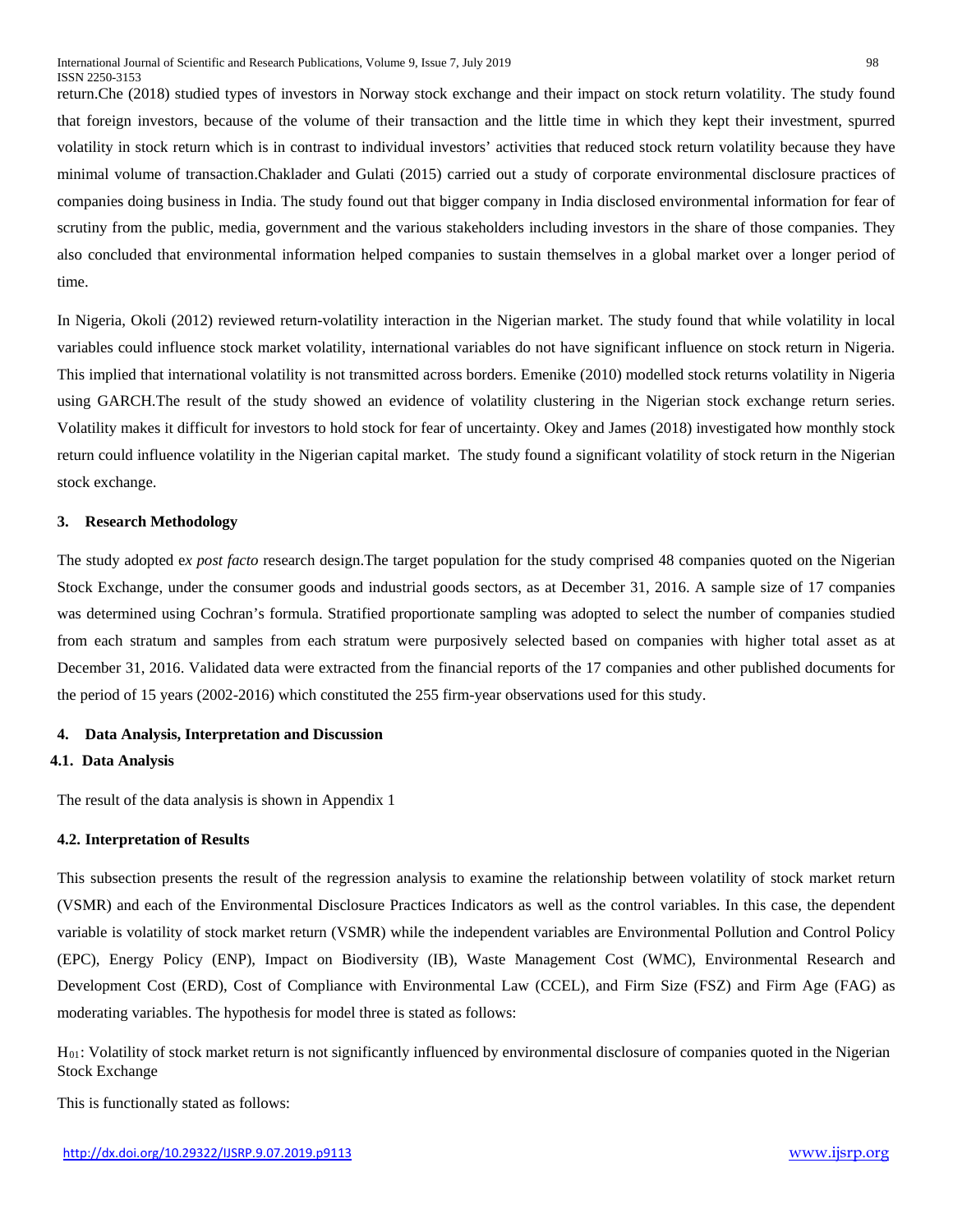In order to select the most appropriate model for hypothesis without the effect of moderating variables, hausman test was conducted to determine whether the unique errors (error term) are correlated with the repressors. The null hypothesis for the test suggested the appropriateness of random effect while the alternative hypothesis suggested fixed effect. The result of the hausman test showed a *pvalue* of 1.000, that is 100. % percent which is more that 5% level of significance adopted for this study. The resulted suggested random effect model as the most appropriate model for hypothesis without the effect of moderating variables. To confirm the result of the husman test, lagrangian multiplier (LM) tests was conducted. These test was conducted to determine the most appropriate model between the random effect and the pooled ordinary least squares (OLS) regression. The null hypotheses of this test is that OLS is an appropriate model and the alternative hypothesis suggests random effect model as the appropriate model. The results of the LM tests showed a coeffient and p-value of 992.29 (0.000), which is less than the 5% level of significance adopted by this study. The results also suggested random effect model as the most appropriate model for hypothesis three without the effect of moderating variables.

To determine the robustness of the model, diagnostics test for cross sectional dependence, heteroscedasticity, and auto correlation was carried out. According to Hsiao, Pesaran, and Pick (2017) panel data are assumed to be independent across individual observation and where this assumption does not hold for panel data, the estimators based on the assumption of cross sectional independence be inconsistent. The null hypothesis for cross sectional independence is that the residuals of the model are uncorrelated over time. The test was carried out using Pesaran's test of cross sectional independence and the result showed a *P-value* of 0.000, which is less than 5% percent level of significance adopted for this study. The result rejected the null hypothesis of cross sectional independence and showed that the standard errors of the model are correlated over time, this suggested that the model has cross-sectional dependence problem.

The test for heteroscedasticity is carried out to ensure that variation in standard error is constant across all observations. Where heteroscedasticity is present in a panel data, the efficient of the estimators is weakened. The null hypothesis states that the standard errors of the model are constant over time. The result of the heteroscedasticity test showed p-value of 0.000 which is less than the 5% adopted for this study. This indicates the presence of heteroscedasticity; that is the standard errors of the model are not constant over time.

The model was also tested for the presence of autocorrelation, among the residuals and the coefficients of the model, using Wooldrige test for autocorrelation in panel data. The null hypothesis for the test states that there is no first order autocorrelation. The result of the test showed a P-value of 0.000 which is less than 5% level of significance adopted for this study. The result suggested the rejection of the null hypothesis and the acceptance of the alternate hypothesis that showed the presence of autocorrelation.

All the diagnostics test conducted for the model, without the effect of moderating variables, showed the presence of cross sectional dependence, heteroscedasticity, and autocorrelation therefore such OLS, fixed effect model, and random effect model would not be appropriate estimators for the model. In order to correct this problem, the Linear Regression (PCSEs) was used to estimate the effect of environmental disclosure practice and volatility of stock market return of companies quoted on the Nigerian stock market.

The results of the model adopted to test the hypothesis, without the effect of moderating variables, is shown on table 4.1 and is interpreted as follows:

The results showed that while environmental pollution and control policy (EPC) (with *coefficient* = -0.062 and *p-value* = 0.000), energy policy (ENP) (with *coefficient* = -0.62 and *p-value* = 0.015), and impact on biodiversity (IB) (with coefficient -0.091 and p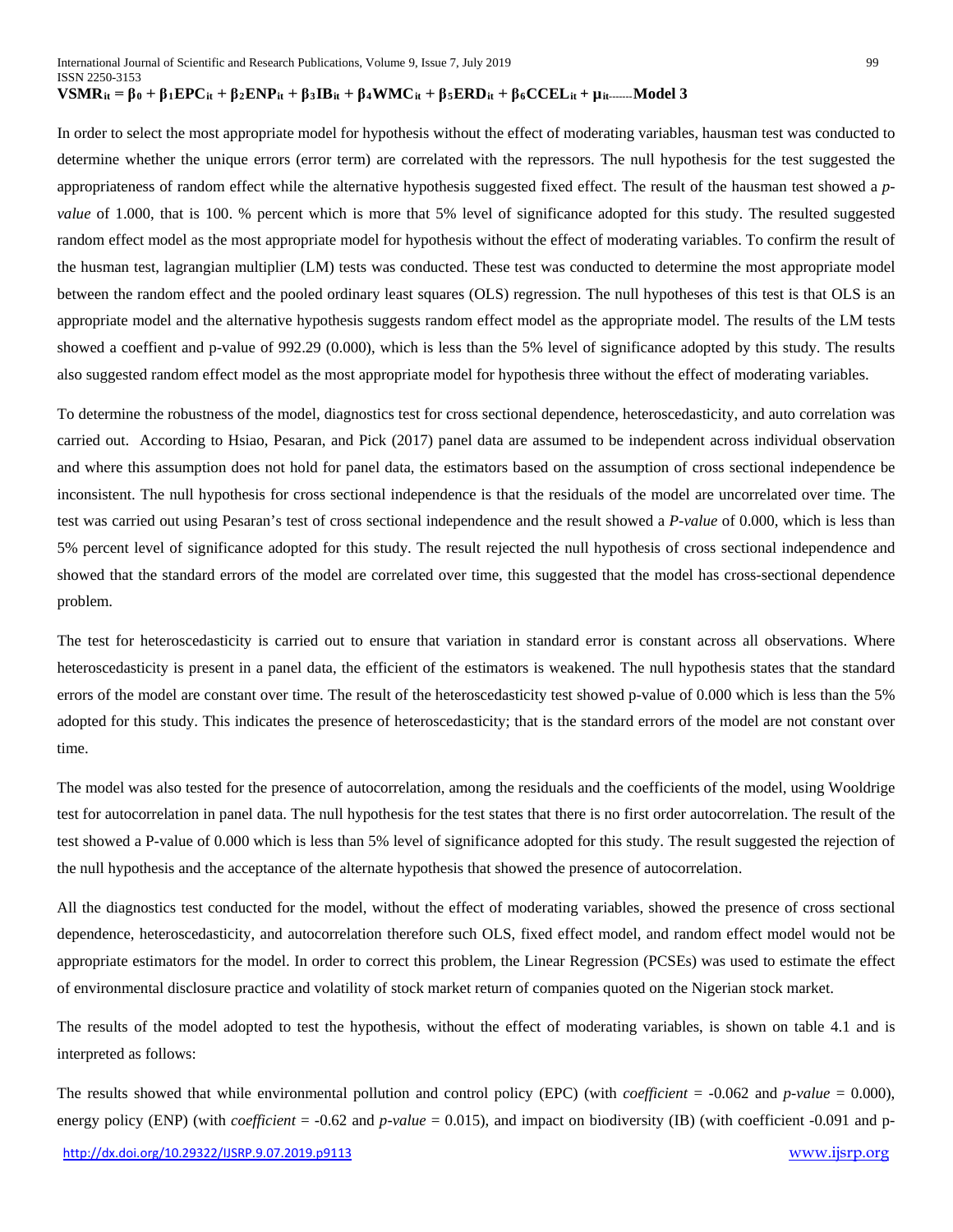value  $= 0.000$ ) have negative and significant influence on volatility of stock market return, Waste management cost (WMC) (with *coefficient* = -0.030 and p-value = 0.241), have negative and insignificant influence on the volatility of stock market return. Environmental research and development cost (ERD) (with *coefficient* = 0.040 and *p-value* = 0.015) has a positive and significant influence on the volatility of stock market return; and cost of compliance with environmental laws (CCEL) (with coefficient 0.021 and p-value  $= 0.294$ ) has a positive and insignificant influence on the volatility of stock market returns.

The coefficient of the regression result measures the magnitude and the direction of relationship between the dependent and the independent variables. Environmental pollution and control policy (EPC) with coefficient of -0.062, energy policy (ENP) with a coefficient of -0.62, impact on biodiversity (IB) with a coefficient of -0.091, and West management cost (WMC) with a coefficient of -0.030 implies that a unit increase in EPC, ENP, IB, and WMC could result in 6.2%, 62%, 9.1%, and 3% decrease in the volatility of stock market returns in the shares of companies quoted in the Nigerian stock market respectively. A unit increase in the disclosure of environmental research and development (ERD), and cost of compliance to environmental laws (CCEL) could induce an increase of 4% and 2.1% in the volatility of stock market return respectively.

The explanatory power of environmental pollution and control policy (EPC), energy policy (ENP), impact on biodiversity (IB), waste management cost (WMC), environmental research and development cost (ERD), and cost of compliance to environmental laws (CCEL) combined on the volatility of stock market return in the Nigerian Stock Market is 0.069 which implies that only 6.9% of volatility in volume of transaction is caused by the combined influence of the explanatory variables while the remaining 93.1% is caused by other variables not considered in this study. The *F-stats* with a *coefficien*t and *p-value* of 4.12 (0.001) which is less than 5% level of significance adopted for this study is an indication that all explanatory variables (EPC, ENP, IB, WMC, ERD, AND CCEL) jointly and significantly influence the dependent variable (VSMR).

The parameter estimates obtained from the Linear Regression (PCSEs) are given in the equation for model three without the effect of moderating variables is shown as follows:

#### **VSMRit = 0.392 - 0.062EPCit + 0.62ENPit - 0.091IBit - 0.030WMCit + 0.40ERDit + 0.021CCELit + µit----------------Model 3**

The study also considered the effect of firm size and firm age on environmental disclosure and volatility of volume of transactions. This is functionally presented as follows:

#### $\mathbf{VSMR}_{it} = \beta_0 + \beta_1 \mathbf{EPC}_{it} + \beta_2 \mathbf{ENP}_{it} + \beta_3 \mathbf{IB}_{it} + \beta_4 \mathbf{WMC}_{it} + \beta_5 \mathbf{ERD}_{it} + \beta_6 \mathbf{CCEL}_{it} + \beta_7 \mathbf{FSZ}_{it} + \beta_8 \mathbf{FAG}_{it} \mu_{it} \dots \dots \dots \dots \mathbf{Model} 3$

In order to select the most appropriate model for hypothesis with the effect of moderating variables, hausman test was conducted to determine whether the unique errors (error term) are correlated with the repressors. The null hypothesis for the test suggested the appropriateness of random effect model (REM) while the alternative hypothesis suggested fixed effect model (FEM). The result of the hausman test showed a *p-value* of 0.969, that is 96.9 % percent which is greater than 5% level of significance adopted for this study. The results suggested random effect model as the most appropriate for hypothesis three with the effect of moderating variables. To confirm the result of the husman test, Lagrangian multiplier (LM) tests was conducted. The test was conducted to determine the most appropriate model between the random effect model and the pooled ordinary least squares (OLS) regression. The null hypotheses of this test is that OLS is an appropriate model while the alternate hypothesis suggested random effect model as the most appropriate model. The result of the LM tests showed a coeffient and p-value of 895.31 (0.000), which is less than the 5% level of significance adopted by this study. The result also suggested random effect model as the most appropriate model for hypothesis three when considering the effect of moderating variables.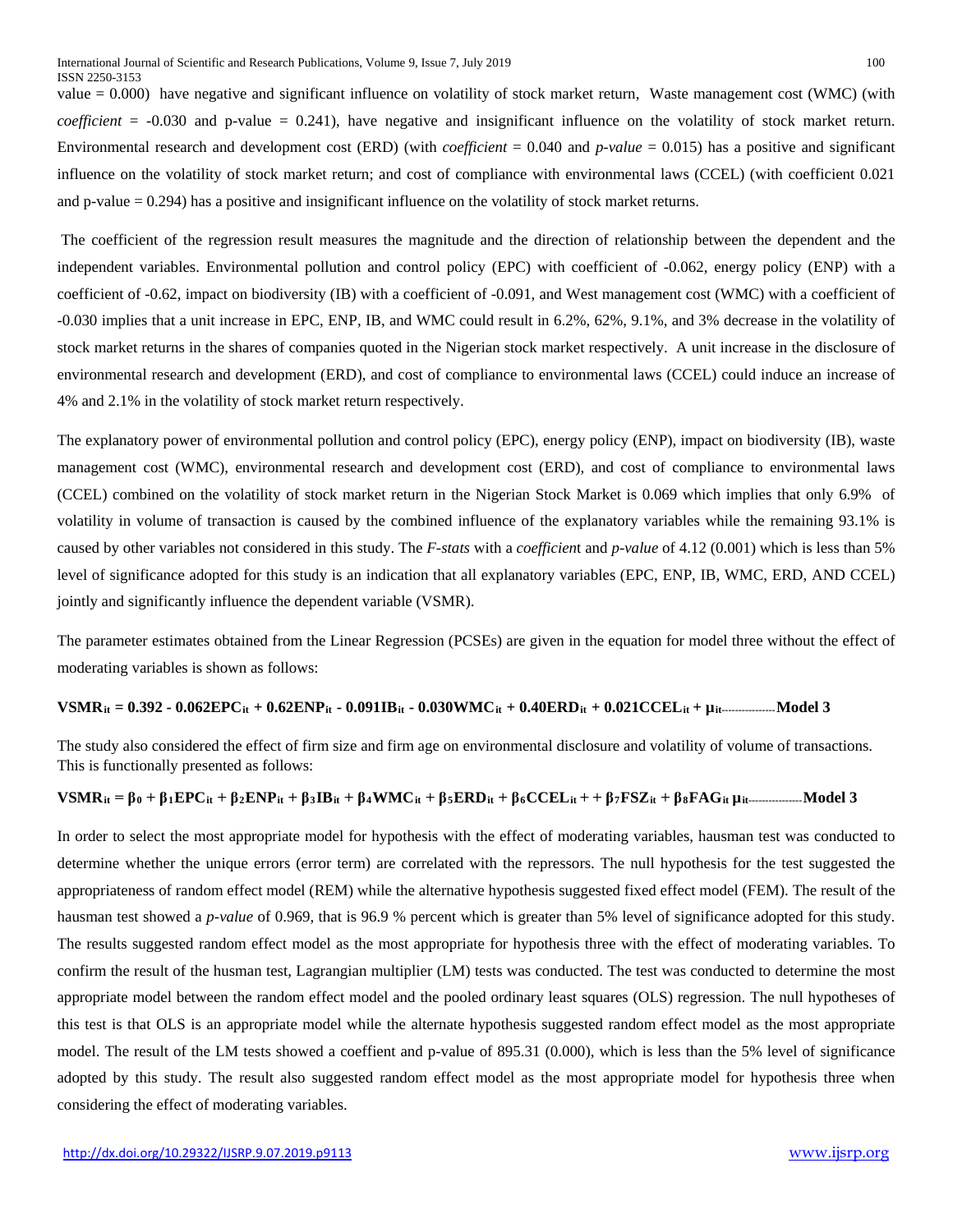To determine the robustness of the model, diagnostics test for cross sectional dependence, heteroscedasticity, and auto correlation was carried out as in the model without the effects of moderating variables.

All the diagnostics tests conducted for model with the effect of moderating variables, showed the presence of heteroscedasticity, and autocorrelation; as such OLS, fixed effect model, and random effect model would not be appropriate estimators for the model. In order to correct this problem, the random effect model with cluster was used to estimate the effect of environmental disclosure practices on the volatility of stock market return in the Nigerian stock market taking into consideration the effect of moderating variables. The result is also shown on table 4.1 in appendix I and interpreted as follows:

The results showed that environmental pollution and control policy (EPC) (with *coefficient* = -0.026 and *p-value* = 0.526), energy policy (ENP) (with *coefficient* = -0.042 and *p-value* = 0.503), have impact on biodiversity (IB) (with coefficient -0.025 and *p-value* = 0.523), environmental research and development cost (ERD) (with *coefficient* = -0.000 and *p-value* = 0.993), and cost of compliance with environmental laws (CCEL) (with coefficient  $-0.007$  and p-value = 0.853) have negative and insignificant influence on the volatility of stock market returns in the Nigerian stock market; while west management cost (WMC), (with *coefficient* = 0.005 and *pvalue* = 0.928), and firm size (FSZ) (with *coefficient* = 0.011 and  $p$ -value = 0.482) have a positive and insignificant influence on the volatility of stock market returns. Firm age (FAG) (with *coefficient* = -0.011 and *p-value* = 0.000) has negative and significant influence on the volatility of stock market returns in the Nigerian stock market.

The coefficient of the regression result measures the magnitude and the direction of relationship between the dependent and the independent variables. Environmental pollution and control policy (EPC) with coefficient of -0.026, energy policy (ENP) with a coefficient of -0.042, impact on biodiversity (IB) with a coefficient of -0.025, environmental research and development cost (ERD) with a coefficient of -0.000, cost of compliance to environmental laws (CCEL) with a coefficient of -0.007, and firm age (FAG) with a coefficient of -0.011 implies that a unit increase in EPC, ENP, IB, ERD, CCEL, and FAG could result in 2.6%. 4.2%, 2.5%, 0%, 0.7%, and 1.1% decrease in the volatility stock market return in the Nigerian Stock Market. On the other hand, waste management cost (WMC) with a coefficient of 0.005, and firm size(FSZ) with a coefficient of 0.011 implies that a unit increase in WMC, and FSZ could result in 0.05%, and 1.1% increase in the volatility stock market return of shares.

The explanatory power of environmental pollution and control policy (EPC), energy policy (ENP), impact on biodiversity (IB), waste management cost (WMC), environmental research and development cost (ERD), cost of compliance to environmental laws (CCEL), firm size (FSZ), and firm age (FAG) combined on the volatility of stock market return of shares in the Nigerian Stock Market is 0.168 which implies that 16.8% of volatility of stock market return of shares in the Nigerian stock market is caused by the combined influence of the explanatory variables while the remaining 83.2% is caused by other variables not considered in this study. The *waldtest* with *p-value* = 0.000 which is less than 5% level of significance adopted for this study is an indication that all explanatory variables (EPC, ENP, IB, WMC, ERD, CCEL, FSZ, and FAG) jointly and significantly influence the dependent variable (VSMR).

The parameter estimates obtained from the random effect model with cluster are given in the equation for model two with the effect of moderating variables shown as follows:

# **VSMRit = 0.694 - 0.026EPCit - 0.042ENPit – 0.025IBit + 0.0005WMCit - 0.000ERDit – 0.007CCELit + 0.011FSZit - 0.011FAGit <sup>+</sup> µit**

Comparing the models of hypothesis, with and without the influence of moderating variables, it is shown by the result that the model with the influence of moderating variable explained more appropriately the relationship between environmental disclosure practices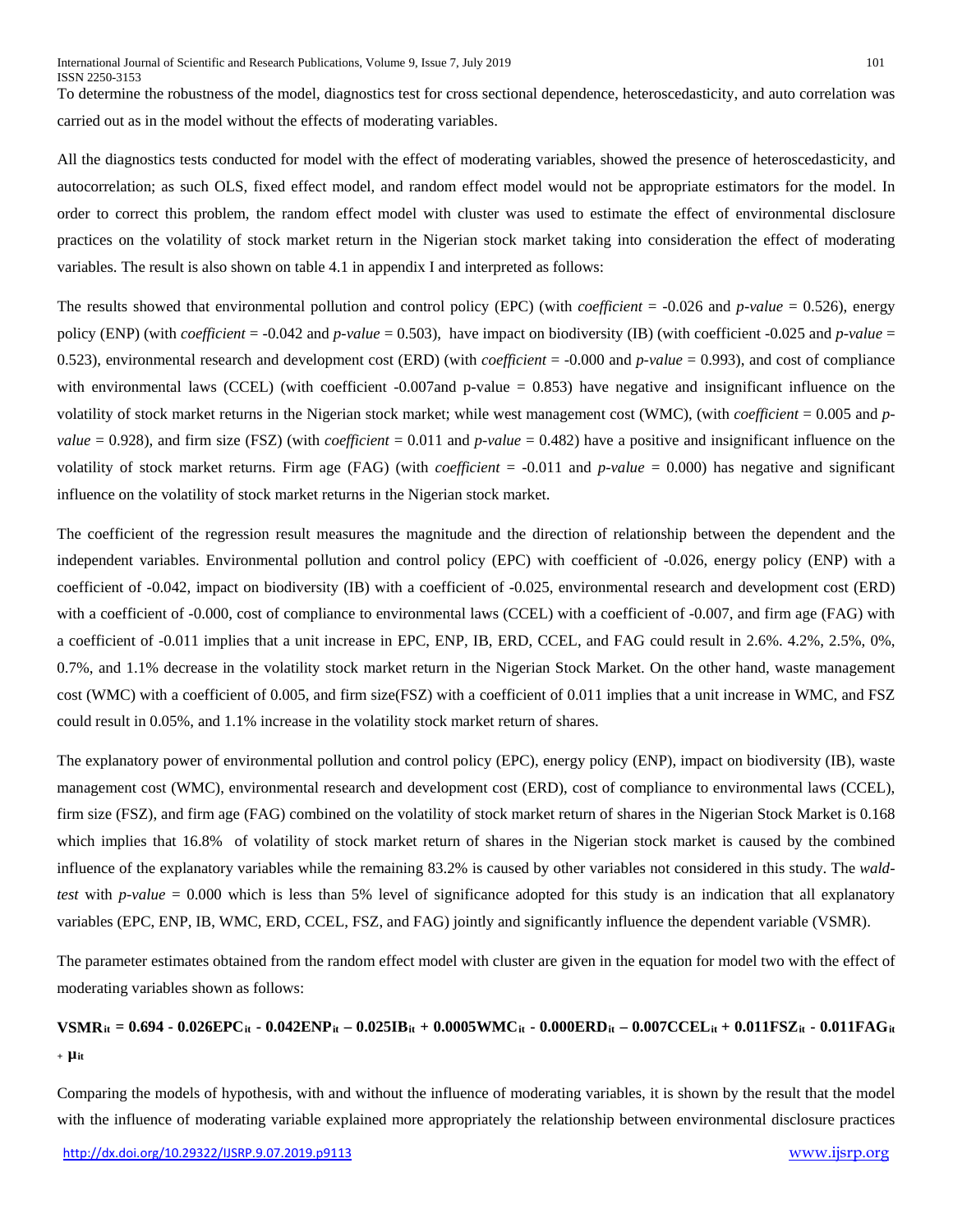and volatility of stock market return of shares in the Nigerian stock market. The explanatory power of the independent variables in the model with moderating variables is 16.8 % which is greater than that of the model without moderating variables (6.9%). The *wald-test* (31.75(0.000)) and (62.34(0.034)) of the models, with and without the moderating variables respectively, confirmed the superiority of the model with the moderating variables.

#### **4.3. Discussion of Findings**

The regression result in Table 4.1 showed that environmental disclosure indices (EDI) had a negative and significant influence on Stock Market Return Volatility (SMRV) as shown by *wald-test* = 62.34, *Adj.*  $R^2 = 16.8$ , and *P-value* = 0.000. The significance of the P-value at 5% level of significance adopted for this study supported the acceptance of the alternate hypothesis that suggested that volatility of stock market return is significantly influenced by environmental disclosure of companies quoted in the Nigerian Stock Exchange. As a result, the study concluded that Volatility of stock market return is significantly influenced by environmental disclosure of companies quoted in the Nigerian Stock Exchange. This result is in line with the *A priori* expectation of the study and also aligned with a similar study.

A similar study conducted by Zhang, Djajadikerta, and Zhang (2018) to check if sustainability engagement affects stock return volatility in Chinese financial market and concluded that sustainability news release was found to affect positively stock return volatility. Saleh, Zulkifli, and Muhamad (2011) also found a positive relationship between corporate social responsibility and stock market return. On the contrary, Nwangi and Mwiti (2015) found no relationship between voluntary disclosure and stock returns of companies quoted in the Nairobi stock exchange.

Considering individual effect of environmental disclosure indices on stock market return, the result showed that environmental pollution and control policy (EPC), energy policy (ENP), impact on biodiversity (IB), environmental research and development cost (ERD), and cost of compliance with environmental laws (CCEL) had negative and insignificant influence on stock market return volatility. While waste management cost (WMC), and firm size (FSZ) had positive and insignificant influence on stock market return volatility, firm age (FAG) had negative and significant influence on stock market return. Investors in stock market are not only concerned with the returns on their investment but majorly concerned with the certainty of such return. A volatile financial market could make financial planning, based on investment in the stock market, to be difficult as providers of funds may find it difficult to determine the state of their investment with some degree of certainty. Where the stock market returns become highly volatile, providers of fund may ask for higher return to compensate for the high risk or divest their fund to less risk venture. The stability of the market increases the confidence of the investing public, and as such it is important for management to provide all necessary information to assist investors to make informed decision with regard to investment in the company's shares.

#### **5. Conclusion and Recommendation**

#### **5.1. Conclusion**

The main objective of this study was to determine the impact of environmental disclosure on the volatility of stock market return in the Nigerian stock market and the results showed that environmental disclosure indices jointly and significantly affect volatility of stock market return in Nigeria.

#### **5.2. Recommendation**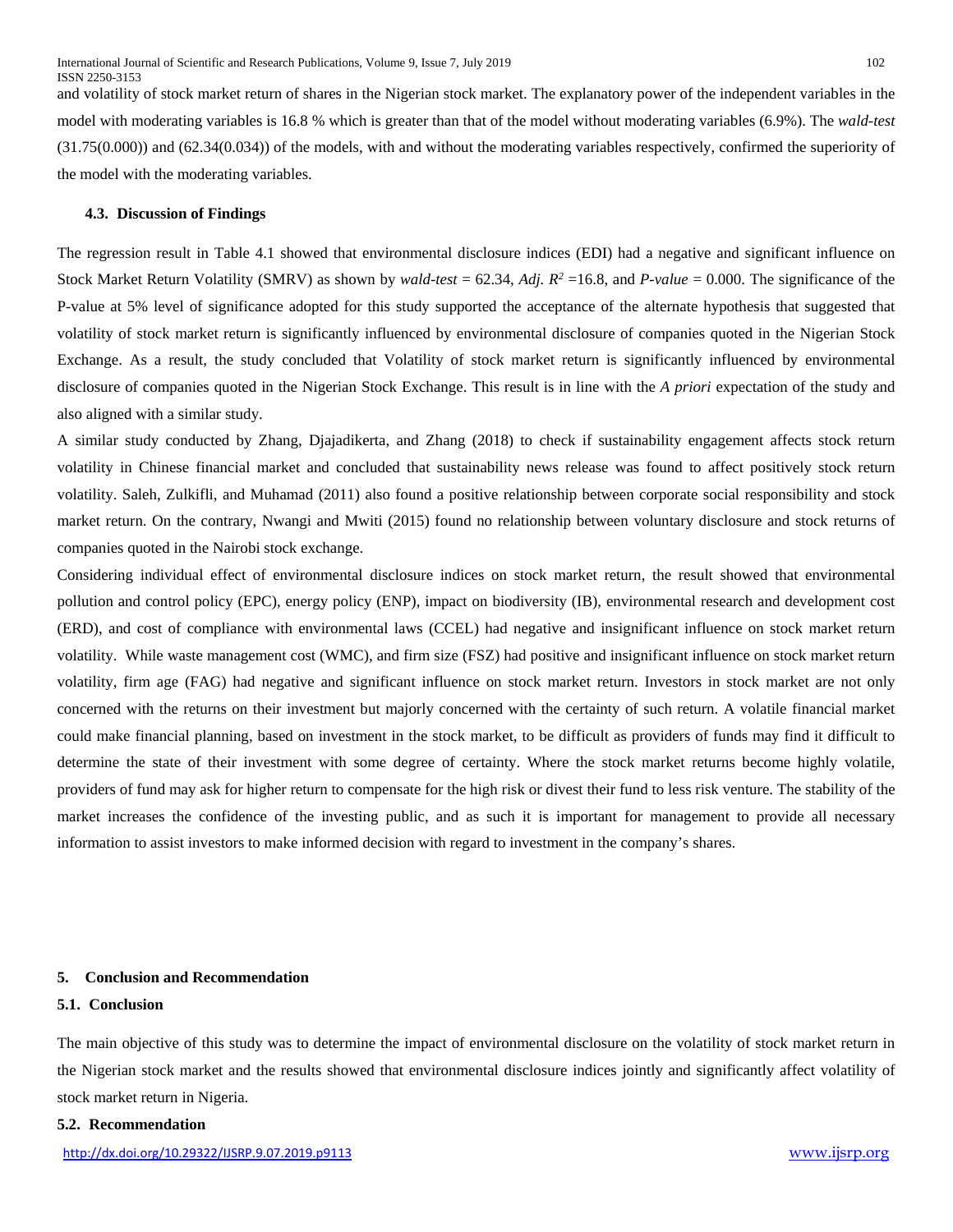To ensure that companies consistently disclose environmental information, adequate laws and penalties must be created and enforced by policy makers. Managers should be aware of the impact of their operation on the environmental and design operational strategies to minimize externalities generated by its operations. Financial analysts should also consider environmental factors in reviewing financial statements and advising the investing public. Researchers and scholars should explore the subject of environmental disclosure, especially in the developing nations with aim of proffering solutions to the ever growing impact of companies' activities on the environment.

#### **5.3. Suggestion for Further Studies**

This study focused on the impact of environmental disclosure on volatility of stock market return in Nigerian stock market using data from the consumer and industrial sector of the Nigerian economy for a period of 15 years covering 2002 to 2016. It is suggested that future studies should extend the research to include quoted firms in other sectors of the economy whose operations have significant impact on the environment using a larger time frame.

#### References

- Agca, A., & Onder, S. (2007). Voluntary disclosure in Turkey: A study on firms listed in Instanbul stock exchange. *Problem and Perspective in Management*, 5(3),241-251.
- Akinlo, O. O., & Iredele, O. O. (2014). Corparate environmental disclosure and market value of quoted companies in Nigeria. *The Business and management Review*, 5(3), 2014.
- Bae, S. M., Masud, M. A., & Kim, J. D. (2018). Cross-country investigation of corporate governance and corporate sustainability disclosure: A signaling theory perspective. *MDPI*, 2-16.
- Barako, D. G. (2007). Determinant of voluntary disclosure in Kenyan companies annual reports. *Journal of Business Management*, 1(5)113-128.
- Brammer, S., Brooks, C., & Pavelin, S. (2006). Corporate social performance and stock returns: UK evidence from disaggregate measures. *Financial Management*, 35(3), 97-116.
- Chaklader, B., & Gulati, P. A. (2015). A study of corporate environmental disclosure practices of companies doing business in India. *Global Business Review*, 16(2) 321-335.
- Che, L. (2018). Investor types and stock returns volatility. *Journal of Emperical Finance*, 1-51.
- Connelly, B. L., Certo, S. T., Ireland, S. T., & Reutzel, C. R. (2011). Signaling theory: A review and assessment. *Journal of Management*, 37(1), 39-69.
- Cormier, D., & Gordon, I. M. (2001). An examination of social and environmental reporting strategies. *Accounting, Auditing and Accountability Journal*, 14(5), 587-616.
- Deak , Z., & Karali, B. (2014). Stock market reactions to environmental news in the food industry. *Journal of Agricultural and Applied Economics*, 46(2),209-225.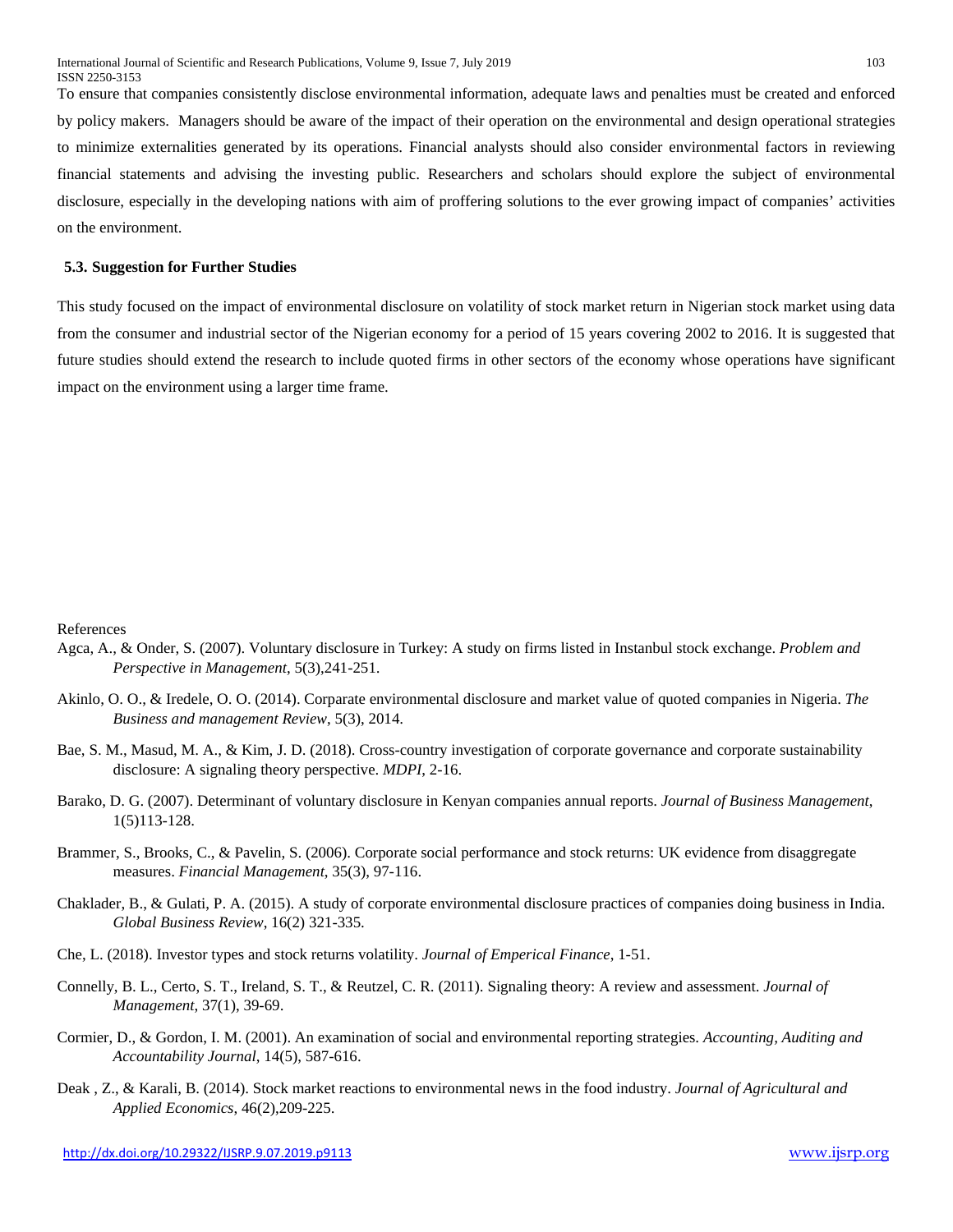- Deegan, C. (2002). Instroduction: The legitimising effect of social and environmental disclosure- a theoretical foundation. *Accounting, Auditing and Accountability Journal*, 15(3),282-311.
- Deegan, C., & Unerman, J. (2006). *Financial accounting theory.* NY: McGraw-Hill Education.
- Dowling, J., & Pfeffer, J. (1975). Organizational Legitimacy: Social value and organizational behaviour. *The Percific Sociological Review*, 18(1), 122-136.
- Dutt, T., & Humphery-Jenner, M. (2013). Stock return volatility, Operating performance and stock returns: International evidence on drivers of the low volatility anomaly. *Journal of Banking and Finance*, 37, 999-1017.
- Emenike, K. O. (2010). Modelling stock returns volatility in Nigeria using GARCH model. *Munich Personal RePEC Archive*, 1-17.
- Errais, E., & Bahri, D. (2016). Is standard deviation a good measure of volatility? the case of African market with price limited. *Annals of Economics and Finance*, 17(1), 145-165.
- Essajee, M. W., & Wambugu, A. (2016). The eEffect of voluntary financial disclosures on the stock returns of firms quoted on the Nairobi securities exchange . *International Journal of Finance and Accounting*, 1(1),45-60.
- Grewel, J., Riedl, E. J., & Serafeim, G. (2015). Market reaction to mandatory nonfinancial disclosure. *Harvard Business School Working Paper 16-025*, 1-53.
- Guthrie, J., & Parker, L. D. (1990). Corporate social disclosure practice: A comparative international analysis. *Advances in Public Interest Accounting*, 3, 159-175.
- Haider, S. K., Hashmi, S. H., & Ahmed, I. (2017). Systematic risk factors and stock return volatility. *Applied Studies in Agribusiness and Commerce*, 11(1-2), 61-70.
- Idil, K. (2016). The mandatory social and environmental reporting: Evidence from France. *Proceida -Social and Behavioural Science*, 206-213.
- Indrabudiman, A. (2017). Descriptive Analysis stock price with Zmijewski bankruptcy model to total assets on stock prices. *International Journal of Scientific Research in Science and Technology*, 3(6), 1-17.
- Jones, S., Frost, G., Loftus, J., & Van Der Laan, S. (2007). An empirical examination of the market returns and financial performance of entities engaged in sustainability reporting. *Australian Accounting Review*, 17(1), 78-87.
- Krivacic, D., & Jonkovic, S. (2017). Managerial attitude on environmental reporting: Evidence from Croatia. *Journal of Environmental Accounting and Management*, 5(4),327-341.
- Liu, X., & Anbumozhi, V. (2009). Determinant factor of corporate environmental information disclosure: An empirical study Chinese listed companies. *Journal of Cleaner Production*, 17(6), 593-600.
- Li-Wen, L. (2009). Corporate social and environmental disclosure in emerging security market. *North Carolina Journal of International Law and Commercial Regulation*, 35(1),1-32.
- Mwangi, M., & Mwiti, J. K. (2015). The effect of voluntary disclosure on stock market returns of companies listed at the Nairo securities exchange. *International Journal of Business and Social Science*, 6(1).
- Nosakhare, O., Ahmad, A. C., & Adam, N. C. (2016). Environmental disclosure in Nigeria quoted companies: Longitudinal study. *IPBJ*, 8(2), 19-33.
- Okey, O. J., & James, O. (2018). Monthly stock returns and volatility: the Nigerian capital market. *World Jounal of Finance and Investment Research*, 1(1),27-44.
- Okoli, M. N. (2012). Return-Volatility interactions in the Nigerian stock market. *Asian Economics and Social Society*, 2(2),389-399.
- Onyali, C. I., Okafor, T. G., & Egolum, P. (2014). An assessment of environmental information disclosure practices of selected Nigerian manufacturing companies. *International Journal of Finance and Accounting*, 3(6),349-355.
- Peter, A. O., & Mbu-Ogar, G. B. (2018). Analysis of environmental and social disclosure and financial performance of selected quoted oil and gas companies in Nigeria (2012-2016) . *Journal of Accounting and Financial Management*, 4(2),1-12.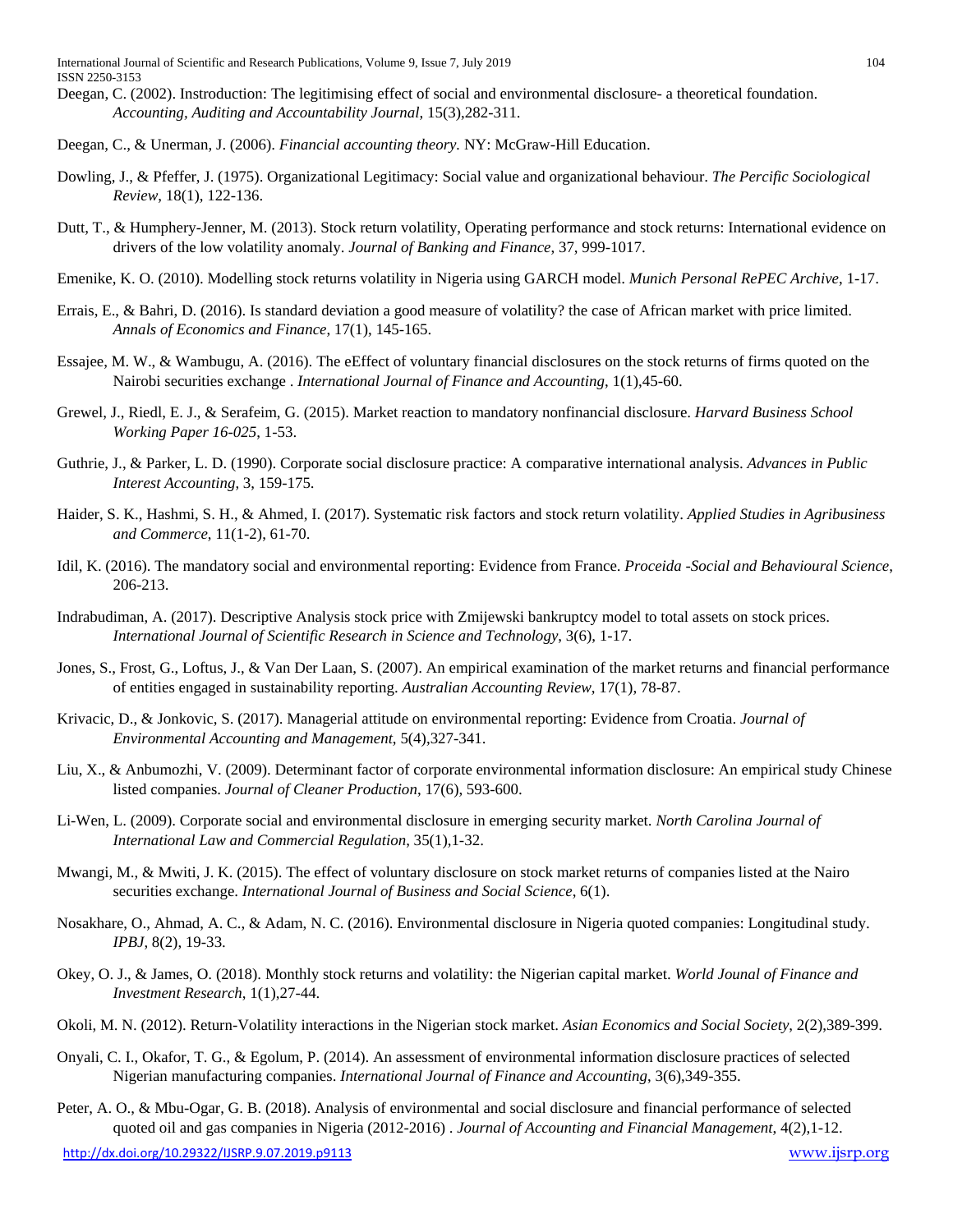International Journal of Scientific and Research Publications, Volume 9, Issue 7, July 2019 105 ISSN 2250-3153

- Sadowitz, M., & College, B. (1992). Environmental disclosure: What is required and what is needed. *Environmental History Review*, 16(4),69-82.
- Saleh, M., Zulkiffli, N., & Muhamad, R. (2011). Looking for evidence of the relationship between corporate social responsibility and corporate financial performance in an emerging market. *Asia-Pacific Journal of Business Administration*, 3(2), 165-190.

Spence, M. (1973). Job marketing signaling. *The Quaterly Journal of Economics*, 87(3), 355-374.

- Spence, M. (2002). Signaling in retrospect and the information structure of markets. *American Economics Review*, 92, 434-459.
- Stephen, B., & Stephen, P. (2006). Voluntary environmental disclosures by large UK companies. *Journal of Business Finance and Accounting*, 33(7),1168-1188.
- Su, W., Peng, M. W., Tan, W., & Cheung, Y. (2014). The signaling effecft of corporate social responsiblity in emerging economies. *Journal of Business Ethics*, 1-13.
- Thomas, A. (2001). Corporate environmental policy and abnormal stock price return: An empirical investigation. *Business Strategy and the Environment*, 10, 125-134.
- Uwuigbe, U., & Olayinka, M. U. (2011). Corporate social and environmental disclosure in Nigeria: A comparative study of the building material and brewery industry. *International Journal of Business and Management*, 6(2),258-264.
- Yu, T., & Jingliang, C. (2009). Concept of voluntary information disclosure and a review of relevant studies. *International Journal of Economics and Finance*, 1(2),55-59.
- Zhang, J., Djajadikerta, H. G., & Zhang , Z. (2018). Does sustainability engagement affects stock return volatility? Evidence from the Chinese financial market. *sustainability*, 10(3361), 1-21.
- Zhou, H., & Yin, H. (2017). Stock Market Reaction to environmental disclosures: New evidence from China. *Applied Economics Letters*, 1-4.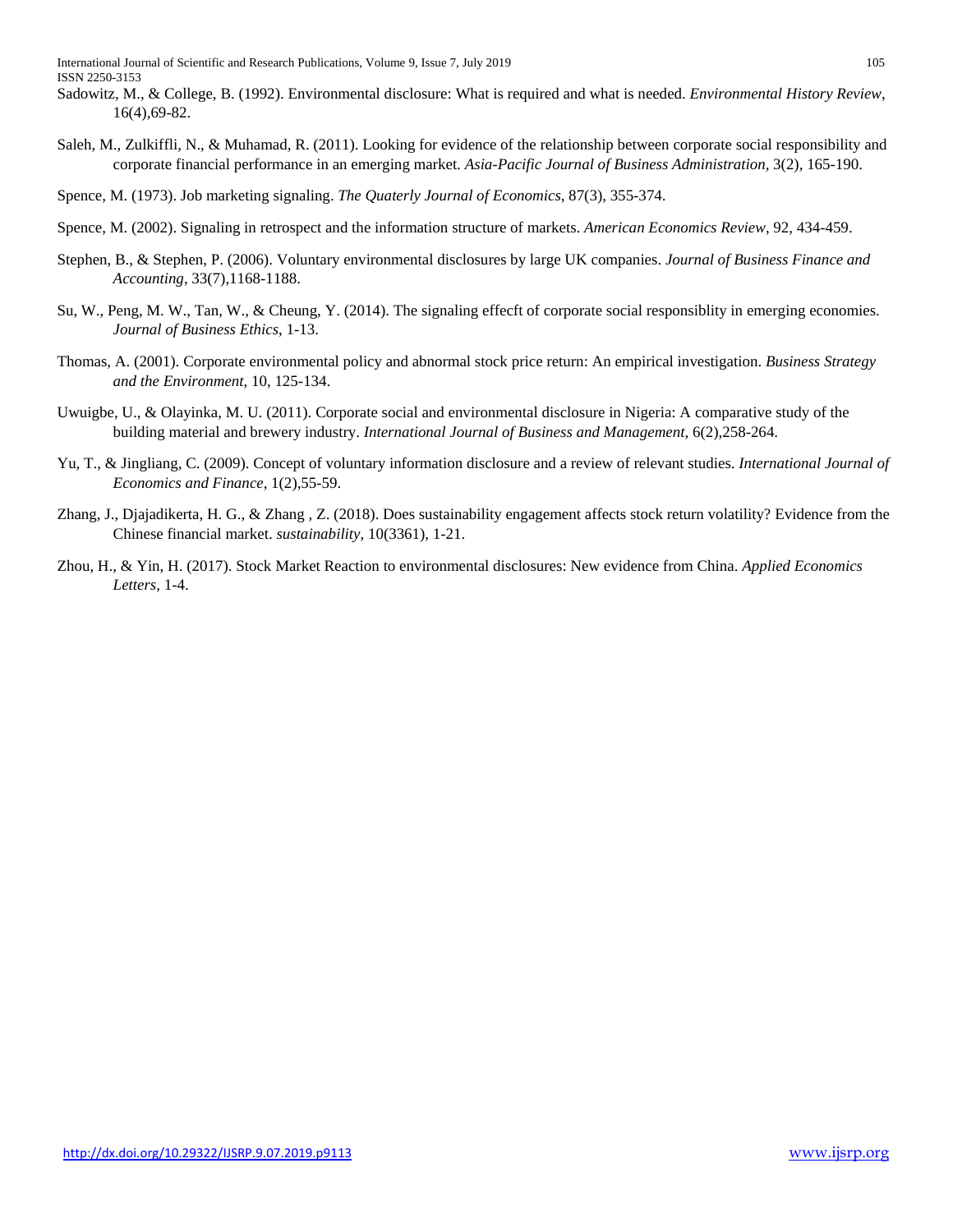# **Appendix I**

## **Table 4.1: Result of Regression Analysis**

| <b>SMRV</b>            | WITHOUT CONTROL VARIABLES |                          |                         |                               | WITH CONTROL VARIABLES |                      |                                 |                                       |
|------------------------|---------------------------|--------------------------|-------------------------|-------------------------------|------------------------|----------------------|---------------------------------|---------------------------------------|
|                        | <b>Pooled OLS</b>         | <b>Fixed Effect</b>      | Random<br><b>Effect</b> | <b>Linear Reg.</b><br>(PCSEs) | <b>Pooled OLS</b>      | <b>Fixed Effects</b> | <b>Random</b><br><b>Effects</b> | Random<br><b>Effects</b><br>(Cluster) |
| <b>EPC</b>             | $-0.062$                  | $-0.049$                 | $-0.050$                | $-0.062$                      | 0.021                  | $-0.024$             | $-0.026$                        | $-0.026$                              |
|                        | $(-0.98)$                 | $(-1.15)$                | $(-1.19)$               | $(-3.50)$                     | (0.33)                 | $(-0.58)$            | $(-0.63)$                       | $(-0.63)$                             |
|                        | ${0.327}$                 | ${0.252}$                | ${0.235}$               | ${0.000}$                     | ${0.739}$              | ${0.563}$            | ${0.526}$                       | ${0.526}$                             |
| <b>ENP</b>             | $-0.062$                  | $-0.045$                 | $-0.045$                | $-0.62$                       | $-0.053$               | $-0.041$             | $-0.042$                        | $-0.042$                              |
|                        | $(-0.60)$                 | $(-0.68)$                | $(-0.69)$               | $(-2.44)$                     | $(-0.56)$              | $(-0.65)$            | $(-0.67)$                       | $(-0.67)$                             |
|                        | ${0.547}$                 | ${0.500}$                | ${0.493}$               | ${0.015}$                     | ${0.576}$              | ${0.519}$            | ${0.503}$                       | ${0.503}$                             |
| $\overline{IB}$        | $-0.091$                  | $-0.065$                 | $-0.065$                | $-0.091$                      | $-0.131$               | $-0.015$             | $-0.025$                        | $-0.025$                              |
|                        | $(-1.48)$                 | $(-1.60)$                | $(-1.64)$               | $(-5.85)$                     | $(-2.30)$              | $(-0.37)$            | $(-0.64)$                       | $(-0.64)$                             |
|                        | ${0.141}$                 | ${0.111}$                | ${0.102}$               | ${0.000}$                     | ${0.022}$              | ${0.709}$            | ${0.523}$                       | ${0.523}$                             |
| <b>WMC</b>             | $-0.030$                  | $-0.020$                 | $-0.021$                | $-0.030$                      | 0.113                  | $-0.001$             | 0.005                           | 0.005                                 |
|                        | $(-0.27)$                 | $(-0.32)$                | $(-0.34)$               | $(-1.17)$                     | (1.09)                 | $(-0.02)$            | (0.09)                          | (0.09)                                |
|                        | ${0.784}$                 | ${0.749}$                | ${0.737}$               | ${0.241}$                     | ${0.276}$              | ${0.985}$            | ${0.928}$                       | ${0.928}$                             |
| <b>ERD</b>             | 0.040                     | 0.004                    | 0.006                   | 0.040                         | $-0.013$               | 0.003                | $-0.000$                        | $-0.000$                              |
|                        | (0.51)                    | (0.07)                   | (0.10)                  | (2.43)                        | $(-0.18)$              | (0.06)               | $(-0.01)$                       | $(-0.01)$                             |
|                        | ${0.612}$                 | ${0.944}$                | ${0.921}$               | ${0.015}$                     | ${0.859}$              | ${0.951}$            | ${0.993}$                       | ${0.993}$                             |
| <b>CCEL</b>            | 0.021                     | 0.006                    | 0.006                   | 0.021                         | 0.018                  | $-0.007$             | $-0.007$                        | $-0.007$                              |
|                        | (0.27)                    | (0.14)                   | (0.15)                  | (1.05)                        | (0.25)                 | $(-0.19)$            | $(-0.19)$                       | $(-0.19)$                             |
|                        | ${0.791}$                 | ${0.889}$                | ${0.884}$               | ${0.294}$                     | ${0.806}$              | ${0.851}$            | ${0.853}$                       | ${0.853}$                             |
| <b>FSZ</b>             |                           |                          |                         |                               | $-0.026$               | 0.024                | 0.011                           | 0.011                                 |
|                        |                           |                          |                         |                               | $(-2.25)$              | (1.32)               | (0.70)                          | (0.70)                                |
|                        |                           |                          |                         |                               | ${0.026}$              | ${0.187}$            | ${0.482}$                       | ${0.482}$                             |
| FAG                    |                           | $\overline{\phantom{a}}$ |                         |                               | $-0.006$               | $-0.013$             | $-0.011$                        | $-0.011$                              |
|                        |                           | $\sim$                   |                         |                               | $(-4.89)$              | $(-3.85)$            | $(-3.73)$                       | $(-3.73)$                             |
|                        |                           |                          |                         |                               | ${0.000}$              | (0.000)              | ${0.000}$                       | ${0.000}$                             |
| Constant               | 0.393                     | 0.385                    | 0.386                   | 0.392                         | 1.110                  | 0.605                | 0.694                           | 0.694                                 |
|                        | (22.53)                   | (34.86)                  | (6.12)                  | (22.53)                       | (6.43)                 | (3.20)               | (3.73)                          | (3.73)                                |
|                        | ${0.000}$                 | ${0.000}$                | ${0.000}$               | ${0.000}$                     | ${0.000}$              | ${0.002}$            | ${0.000}$                       | ${0.000}$                             |
| Adj. $R^2$ / Overall R |                           | 0.088                    | 0.087                   | 0.069                         | 0.211                  | 0.142                | 0.168                           | 0.168                                 |
| F-stat (Prob)          |                           | 5.03(0.000)              |                         | 4.12(0.001)                   | 0.000(0.236)           | 7.57(0.000)          |                                 |                                       |
| Wald-test (Prob)       |                           |                          | 31.75 (0.000)           |                               |                        |                      | 62.34(0.000)                    | 62.34(0.000)                          |
| Hausman Test           |                           |                          | 0.05(1.000)             |                               |                        |                      | 2.34 (0.9688)                   |                                       |
| Testparm (rho)/LM      |                           |                          | 992.29                  |                               |                        |                      | 895.31 (0.000)                  |                                       |
| test                   |                           |                          | (0.000)                 |                               |                        |                      |                                 |                                       |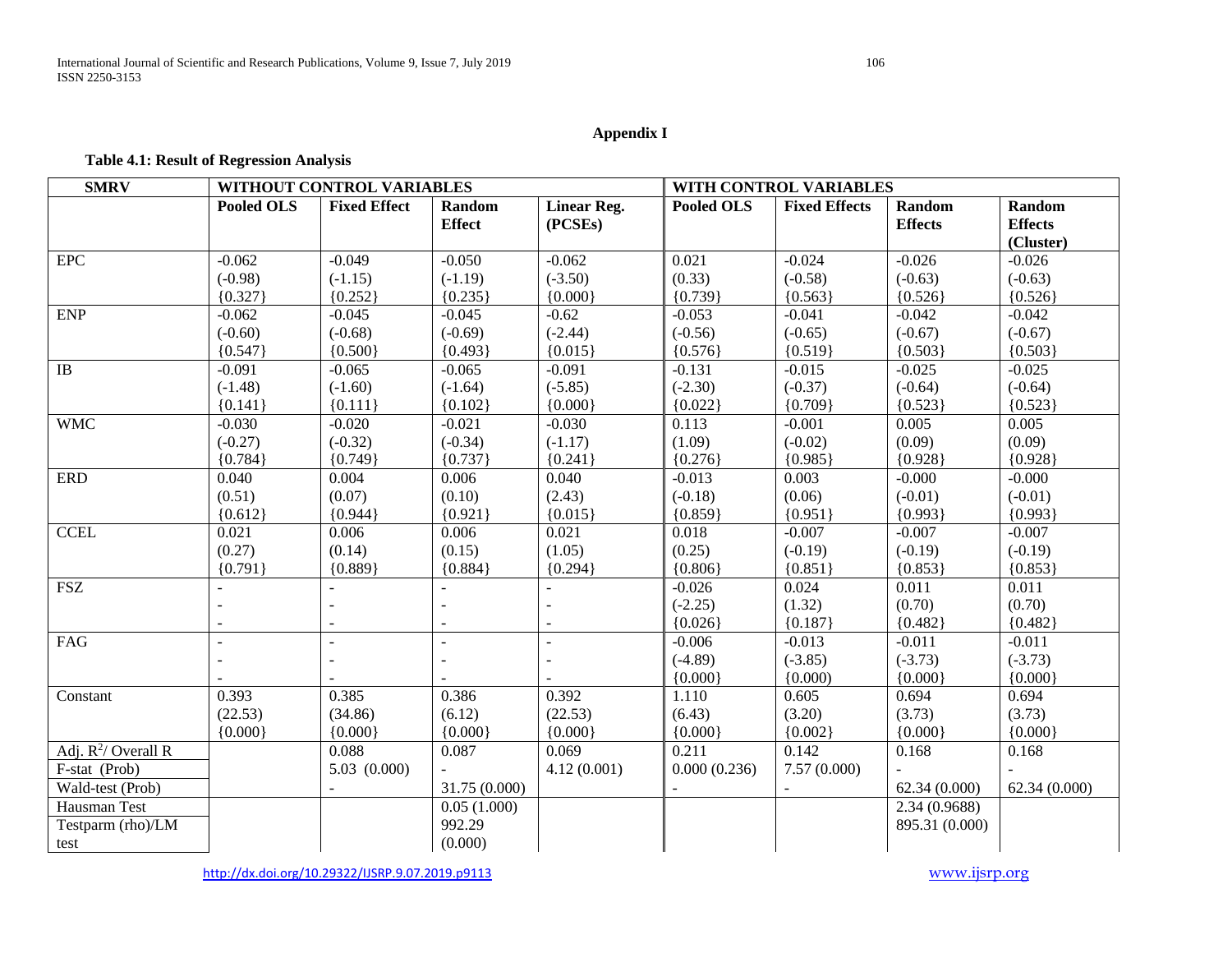International Journal of Scientific and Research Publications, Volume 9, Issue 7, July 2019 107

| 전 사 |
|-----|
|     |

| ISSN 2250-3153               |  |                 |  |                 |
|------------------------------|--|-----------------|--|-----------------|
| Heteroscedasticity           |  | 40.05(0.000)    |  | 157.6(0.000)    |
| Test                         |  |                 |  |                 |
| Cross-Sect.                  |  | 0.000           |  | 0.000           |
| Dependence                   |  |                 |  |                 |
| <b>Auto-correlation Test</b> |  | 359.965 (0.000) |  | 1869.39 (0.000) |

*Source: Authors Computation, 2019 using STATA 15.*